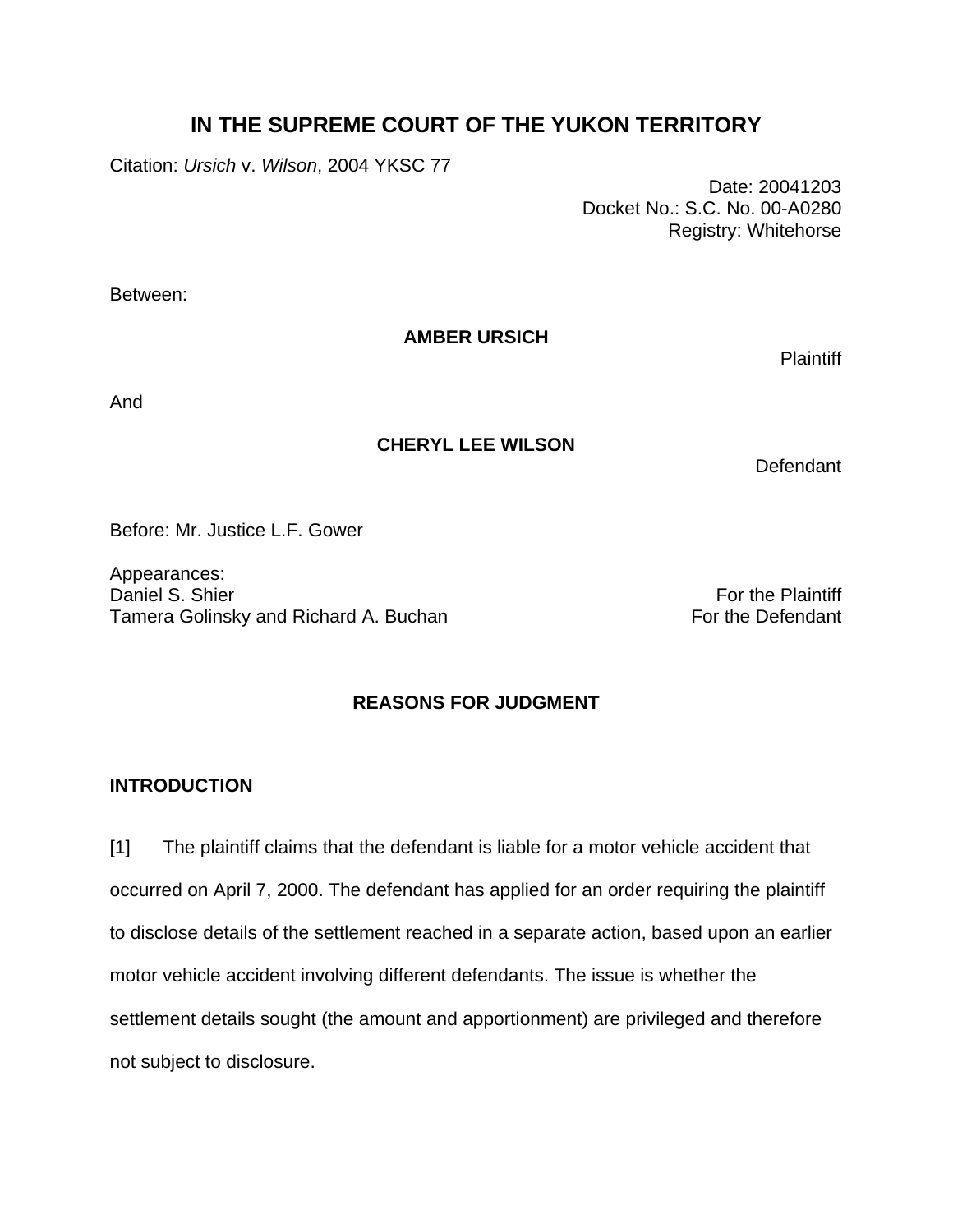#### **ANALYSIS**

[2] The case of *British Columbia Children's Hospital* v. *Air Products Canada Ltd.*, 2003 BCCA 177, is most helpful and persuasive, although it is not technically binding on this Court. I will refer to some of the passages from that case momentarily.

[3] The cases filed by the defendant all pre-date *British Columbia Children's Hospital*. One of those cases, *Anderson* v. *Gilman*, 2001 BCSC 1822, seems to have relied on the decision from the British Columbia Court of Appeal in *Derco Industries* v. *A.R. Grimwood*, [1984] B.C.J. No. 1979, which has since been effectively overturned by *Middelkamp* v. *Fraser Valley Real Estate Board* (1992), 71 B.C.L.R. (2d) 276 (C.A.) and also by *British Columbia Children's Hospital*. So *Anderson* is of limited utility.

[4] Another of the defendant's cases, *Pete* v. *Lanouette*, 2002 BCSC 75, referred to *Middelkamp*, but before *Middelkamp* was considered by the British Columbia Court of Appeal in *British Columbia Children's Hospital*. Therefore, I find that it is distinguishable for that reason.

[5] The remaining case, filed by the defendant, *Murray* v. *Hough*, 2002 BCSC 339, in turn seemed to rely on the *Pete* case and did not really expand significantly on the reasoning on this issue.

[6] In *British Columbia Children's Hospital* case, Huddart J.A., in dissent, said at paragraph 72, that these cases often involve the "balancing of two different public interests, namely the public interest in promoting settlements and the public interest in full discovery between parties to litigation".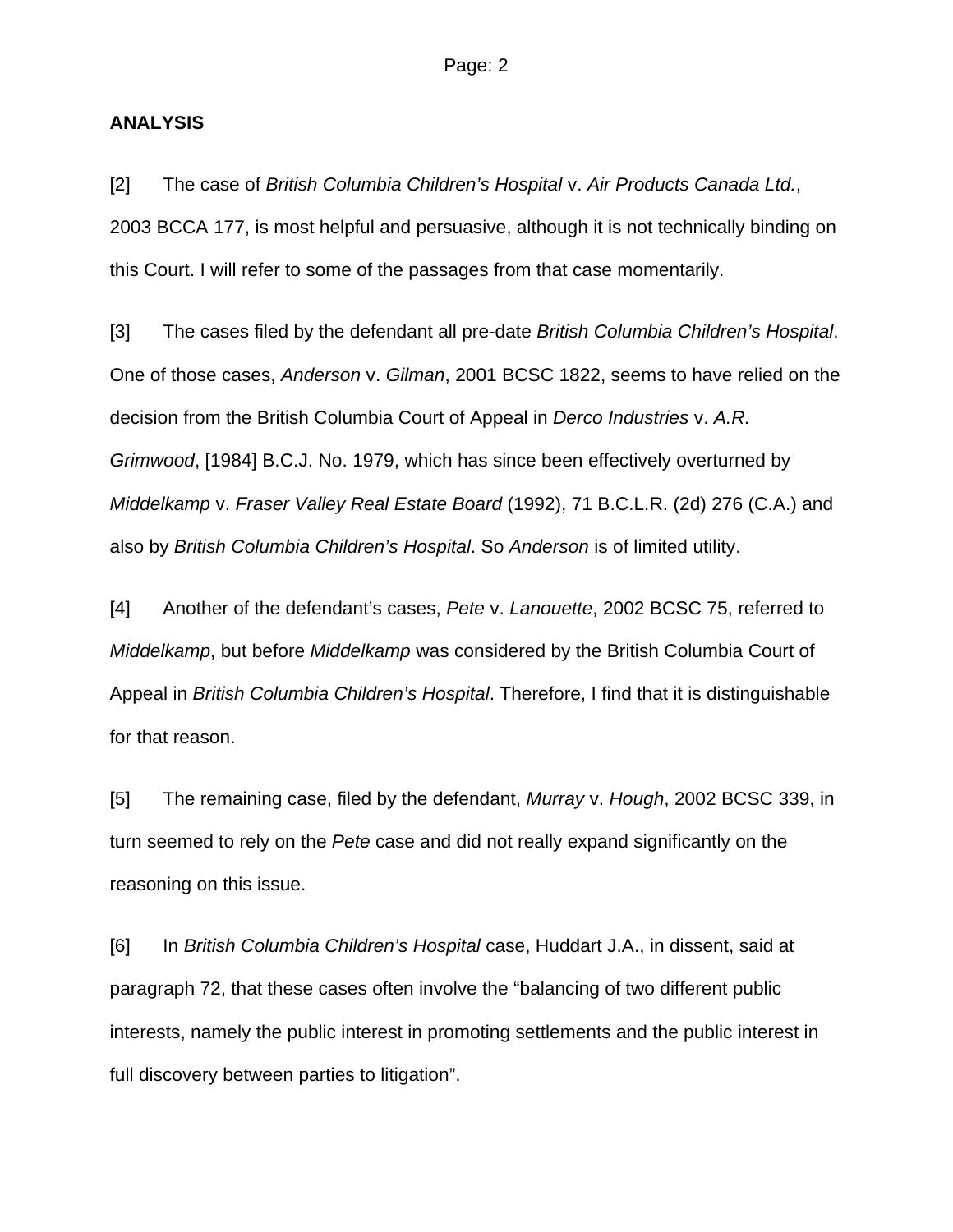Huddart J.A. then went on to say at paragraph 75:

… It is undoubtedly a truism that a settlement agreement with one defendant may always be relevant to issues raised by the pleadings of a remaining defendant. As Hamilton J. remarked in Hudson Bay Mining, supra, at p. 632, "[t]here is no way of knowing until it is disclosed. …

Huddart J.A. also talked about the risk of one party being an opportunistic "free rider" of

a settlement agreement, at paragraph 78, but acknowledged the other party may:

… see an improved ability to "make an informed analysis of their settlement options by being able to more accurately calculate their exposure in litigation, taking into account [inter alia] the amount of damages for which the plaintiff has already been compensated." …

[7] That is what I understand the defendant's position to be in this case. She feels it is important to know the amount of the damages settled upon in the first accident and, if possible, how those damages were apportioned amongst the various heads of damages.

[8] However, that has to be balanced against the concern about privilege and the public interest in protecting of the result of negotiations.

[9] It is interesting to note for what it is worth, that in *British Columbia Children's Hospital*, the trial judge found that the amount of the settlement was not relevant and would not be disclosed. And, as I understand the decision, that conclusion was supported by the majority.

[10] There is also reference by the majority to Lord Griffiths' judgment in *Rush & Tompkins Ltd.* v. *Greater London Council*, [1988] 3 All E.R. 737 (H.L.(E.)), at paragraph 23 of the *British Columbia Children's Hospital* case. In part the quote reads: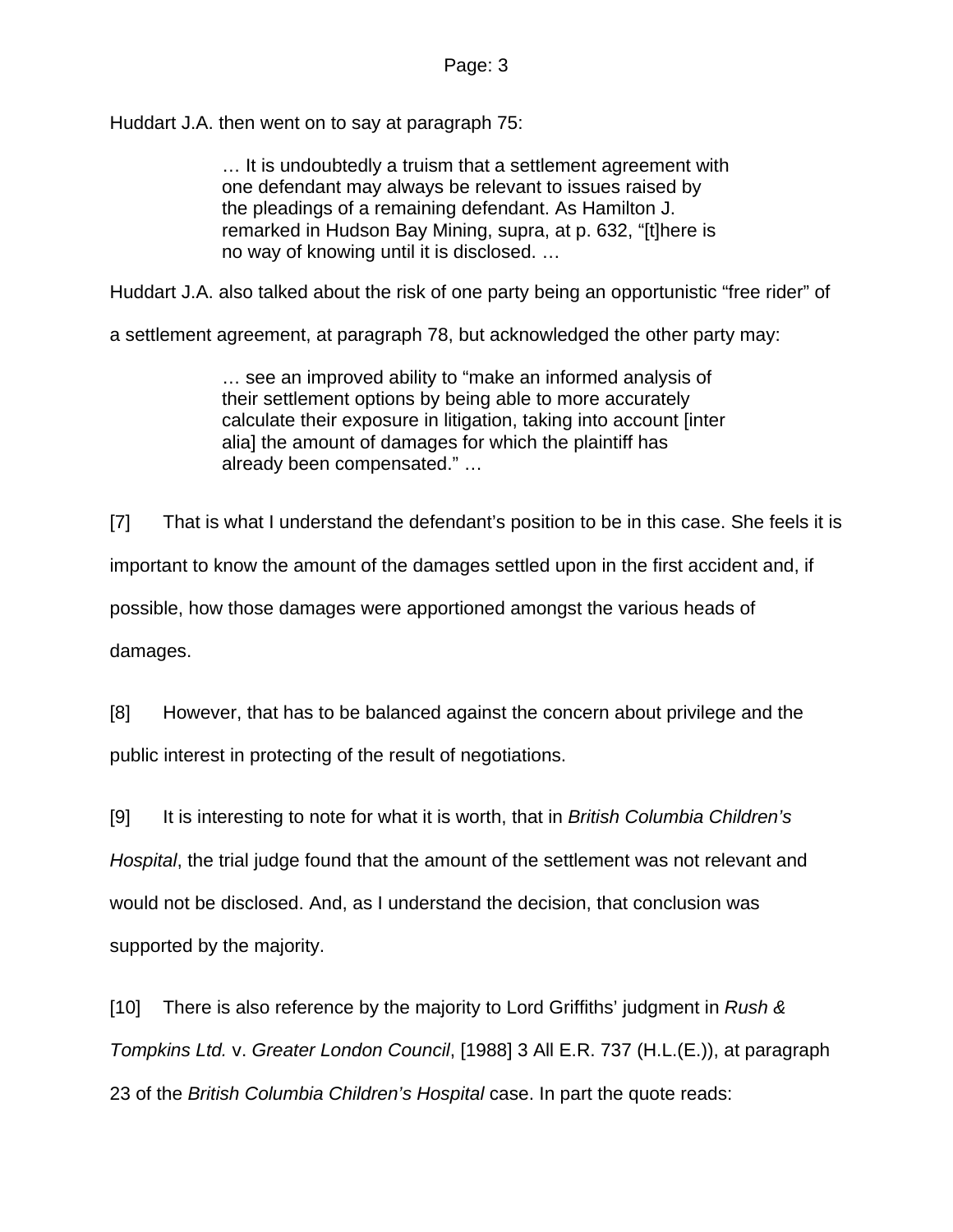… In multi-party litigation it is not an infrequent experience that one party takes up an unreasonably intransigent attitude that makes it extremely difficult to settle with him. In such circumstances it would, I think, place a serious fetter on negotiations between other parties if they knew that everything that passed between them would ultimately have to be revealed to the one abdurant litigant. …

[11] I appreciate here that all the defendant is seeking is the amount of the settlement and the apportionment of it, but I found those comments instructive nevertheless.

[12] At paragraph 32 of the *British Columbia Children's Hospital*, Hall J.A., for the

majority, considered the judgment of Chief Justice McEachern in *Middelkamp* as support

for the proposition that all settlement documents should have a blanket privilege from

production. Hall J.A., after noting both the judgments of Chief Justice McEachern and

Justice Locke in *Middelkamp* said:

… I consider both judgments militate against any order for production of the settlement agreement in the present case. It must be remembered that a five person court was convened in *Middelkamp* to consider the correctness of earlier cases including *Derco*. That panel overruled *Derco* and it is therefore no longer an authority in this jurisdiction. Hamilton J. in *Hudson Bay* and Lowry J. in *Belitchev* appear to have treated it as an applicable precedent but I do not consider that is a correct view.

[13] And lastly on this point, I note the reference in *British Columbia Children's Hospital* to the judgment of Lord Pill in *Gnitrow Ltd.* v. *Cape Plc.*, [2000] E.W.J. No. 3985, which was cited by Huddart J.A. at paragraph 80:

> … It could be a severe disincentive to negotiations generally if, by declining to negotiate, a party can routinely claim the advantage of knowing what other parties have agreed before condescending to negotiate for himself.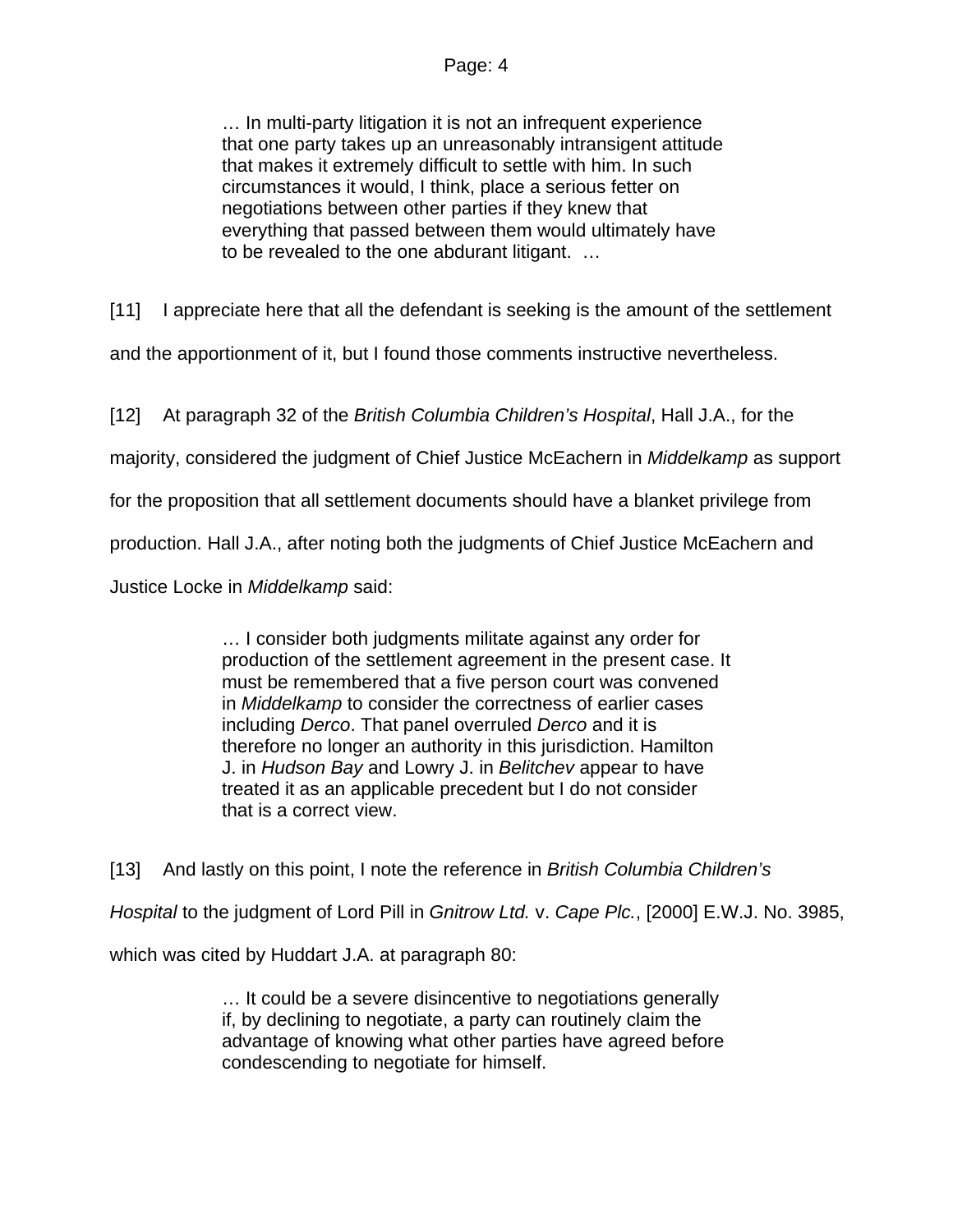[14] Now the defendant says that she requires the information about the settlement in

the first accident in order to properly apply the principles in *Long* v. *Thiessen*, *etc*.

(1968), 65 W.W.R. 577 (B.C.C.A.), set out at page 591 of the majority judgment:

Because the injuries inflicted in the second accident were superimposed upon the then residual effects of the injuries inflicted in the first accident, it is a matter of the greatest difficulty to determine what damages should be awarded for each set of injuries. The plaintiff should not receive more in respect of the first accident than he would if the second had not occurred; nor should he receive less because it did occur.

Upon whom should the burden resulting from the difficulty of assessing damages fall? I think that is should fall on the defendant who caused the second accident, Laliberte. When he "found" the plaintiff, the plaintiff had a cause of action against the Thiessens; if Laliberte made the proof of the plaintiff's damages resulting from the first accident more difficult, Laliberte should make good any loss thereby resulting to the plaintiff. At the same time, the plaintiff should not be compensated twice for any injuries that are hard to segregate. I think that the way in which justice can best be done here is: (a) To assess as best one can what the plaintiff would have recovered against the Thiessens had his action against them been tried on April 22, 1966 (the day before the second accident), and to award damages accordingly; (b) To assess global damages as of the date of the trial in respect of the both accidents; and (c) To deduct the amount under (a) from the amount under (b) and award damages against Laliberte in the amount of the difference. …

[15] The defendant says that she is prejudiced by not knowing the amount of the settlement and that this knowledge is relevant to the process suggested in *Long* v. *Thiessen*. The difficulty I have with that submission is that throughout these cases, and in particular, *British Columbia Children's Hospital*, settlements are referred to as compromises. As both counsel submitted, there are many different factors and motivations that go into achieving a settlement. Often, settlements are simply global,

with no breakdown as to the various heads of damage. And, being compromises, they